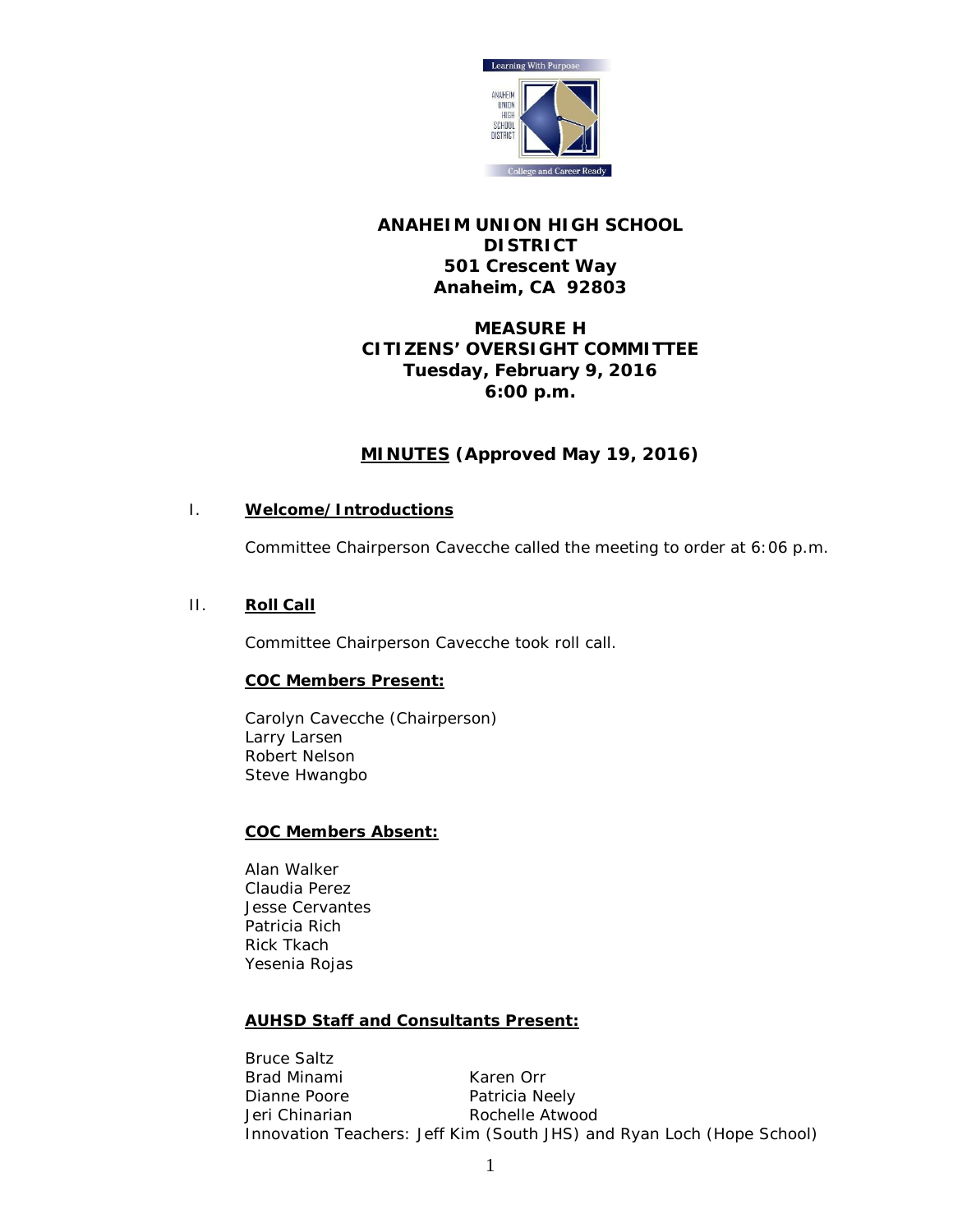#### III. **Adoption of Agenda and Approval of Minutes**

Committee Chairperson Carolyn Cavecche made a move to:

- Adopt the agenda of the February 9, 2016 COC meeting
- Approve the minutes of the November 12, 2015 COC meeting

All committee members agreed and the agenda was adopted and the minutes were approved.

Carolyn Cavecche stated that minutes that are posted on the website should be noted as draft minutes until approved.

#### IV. **Public Comment**

There were no public comments.

#### V. **Staff Update on Measure H Program**

Patricia Neely (Staff) presented updated information related to the Measure H program including a brief overview of the Katella High School DROPS project components that were previously presented at the COC meeting of November 12, 2015. Staff also explained that the \$12.8 Million total project budget includes \$2 million from the DROPS State Water Board grant.

Staff identified the Program Team consisting of District personnel and Cumming Construction Management. Staff explained that specific and detailed project expenditure reports and graphical data that will document the progress of construction will be provided to the committee at upcoming COC meetings.

Staff gave an update regarding the planning of the Dale Junior High School new construction and modernization project, the security and site drainage improvement project at Brookhurst Junior High School and the Cypress High School site improvement project.

Bruce Saltz presented the Measure H Financial and Performance Audit Report dated June 30, 2015. Mr. Saltz stated that audits are usually submitted in January for the Board of Trustees to accept. The question was asked if the committee should report so soon after an audit or could the report be postponed until January 2017 for the annual report. Mr. Saltz will verify what the reporting requirements are.

Brad Minami presented the 21<sup>st</sup> Century Classroom Furniture project, its selection, application by the Innovation Teachers and the procurement process. Best practices in procurement methods and pricing were discussed with the committee.

Ryan Loch, instructor from Hope School and Jeff Kim, instructor from South Jr. High School were present and spoke about how the model furniture they received in 2015 has enhanced the students' learning experience through collaboration.